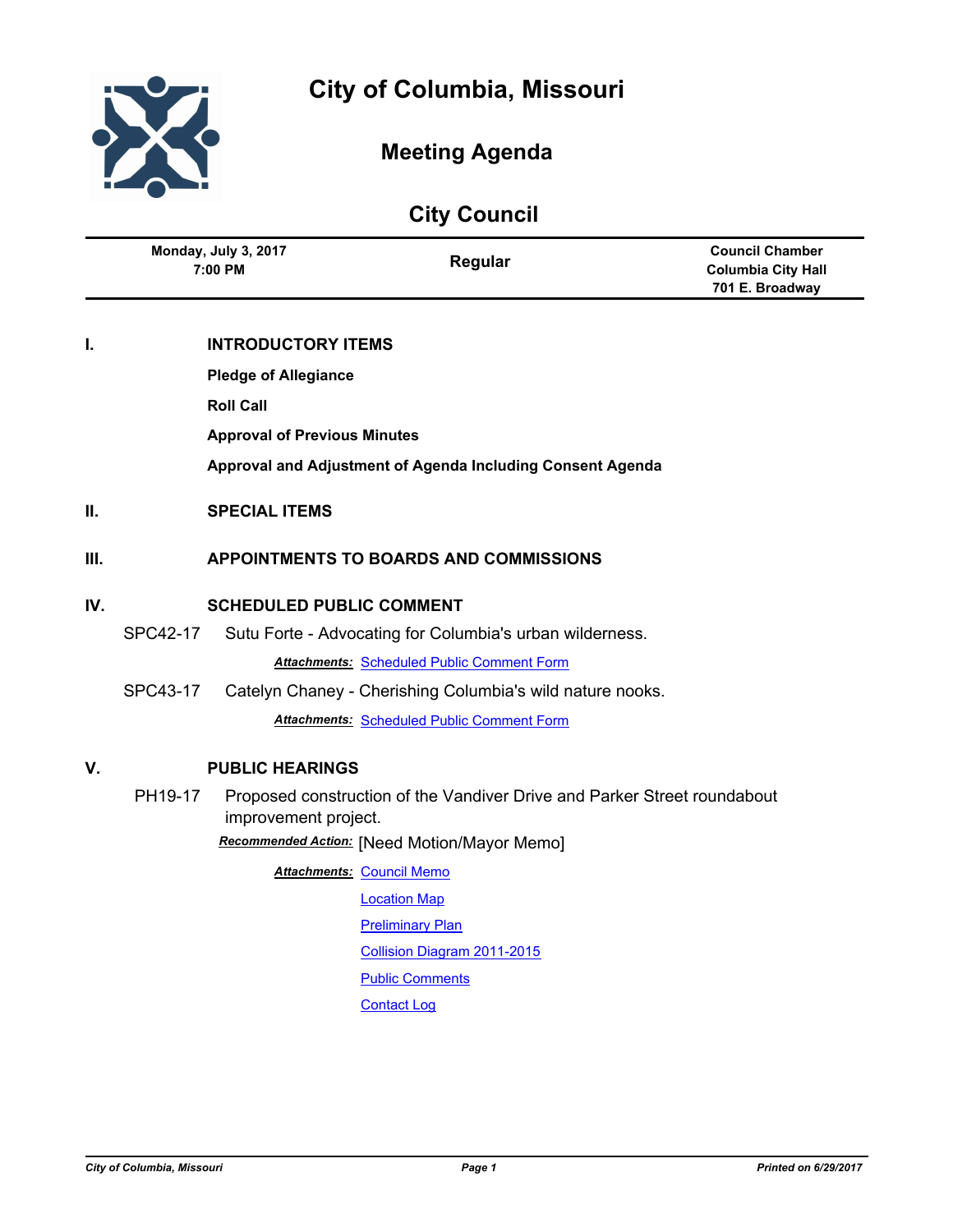PH20-17 Proposed construction of improvements, repairs and upgrades to the leachate collection and storage facilities at the Columbia Sanitary Landfill. *Recommended Action:* [Need Motion/Mayor Memo]

**Attachments: [Council Memo](http://gocolumbiamo.legistar.com/gateway.aspx?M=F&ID=f03637ed-ce24-4543-aa83-19ae01299ecb.docx)** 

**[Diagram](http://gocolumbiamo.legistar.com/gateway.aspx?M=F&ID=a9231ef9-5040-451b-9b37-cea280948c75.pdf)** 

PH21-17 Proposed construction of Bioreactor Landfill Disposal Cell #6 at the Columbia Sanitary Landfill.

*Recommended Action:* [Need Motion/Mayor Memo]

**Attachments: [Council Memo](http://gocolumbiamo.legistar.com/gateway.aspx?M=F&ID=caaf442c-6eee-471d-93dd-266b00d7cd80.docx)** 

[Diagram #1](http://gocolumbiamo.legistar.com/gateway.aspx?M=F&ID=5a7da588-5581-4900-af46-7509bdf03f1f.pdf)

[Diagram #2](http://gocolumbiamo.legistar.com/gateway.aspx?M=F&ID=1bc2f640-9f3c-4b98-a369-a7a634fbdd1b.pdf)

[Diagram #3](http://gocolumbiamo.legistar.com/gateway.aspx?M=F&ID=36e26da5-9728-4faa-9d15-8a96f22168fe.pdf)

PH22-17 Consider the FY 2018 Capital Improvement Project Plan for the City of Columbia, Missouri.

*Recommended Action:* [No Action Required/Mayor Memo]

**Attachments: [Council Memo](http://gocolumbiamo.legistar.com/gateway.aspx?M=F&ID=02332fc8-cf2d-48eb-b76b-8cccf3aee25d.docx)** 

[Projects Funded for FY 2018](http://gocolumbiamo.legistar.com/gateway.aspx?M=F&ID=ad0e2194-526d-4516-9878-eeea4084456c.pdf)

[Planning and Zoning Commission Comments on FY 2018 CIP](http://gocolumbiamo.legistar.com/gateway.aspx?M=F&ID=a049f66a-4228-467f-957c-483584b5ade6.pdf)

## **VI. OLD BUSINESS**

B179-17 Amending Chapter 14 of the City Code as it relates to the immobilization of vehicles for unpaid parking tickets.

*Recommended Action:* [2nd Read & Vote/Mayor Memo]

**Attachments: [Council Memo](http://gocolumbiamo.legistar.com/gateway.aspx?M=F&ID=e8916d52-f23d-4405-8c7c-96ceb8a2358a.docx)** 

**[Ordinance](http://gocolumbiamo.legistar.com/gateway.aspx?M=F&ID=b928cdbd-4e05-4ebc-ba5f-b25b80fb2293.doc)** 

## **VII. CONSENT AGENDA**

B169-17 Voluntary annexation of property located on the east side of Wellington Drive and north of Mexico Gravel Road (3500 Wellington Drive); establishing permanent R-1 (One-family Dwelling District) zoning (Case No. 17-114).

*Recommended Action:* [2nd Read & Vote/Mayor Memo]

**Attachments: [Council Memo](http://gocolumbiamo.legistar.com/gateway.aspx?M=F&ID=690b21e2-74cd-407c-b4a4-0899fb8806d4.docx)** [Staff Report to Planning and Zoning Commission](http://gocolumbiamo.legistar.com/gateway.aspx?M=F&ID=a73bb496-14a5-47d6-96c7-8a9f5ebc0061.docx) [Locator Maps](http://gocolumbiamo.legistar.com/gateway.aspx?M=F&ID=fc7910e0-59ea-4404-9351-79f6b546a6c1.pdf) [Attachment to PZC Report - Annexation Graphic](http://gocolumbiamo.legistar.com/gateway.aspx?M=F&ID=d7bde5c6-daa0-41e4-9951-b7d2df5b37ad.pdf) [Excerpts from Minutes](http://gocolumbiamo.legistar.com/gateway.aspx?M=F&ID=eb36d120-8aeb-400c-9677-f91dc51e6be9.pdf) **[Ordinance](http://gocolumbiamo.legistar.com/gateway.aspx?M=F&ID=bc35e420-f045-40d4-a7da-caced6a987a6.doc)**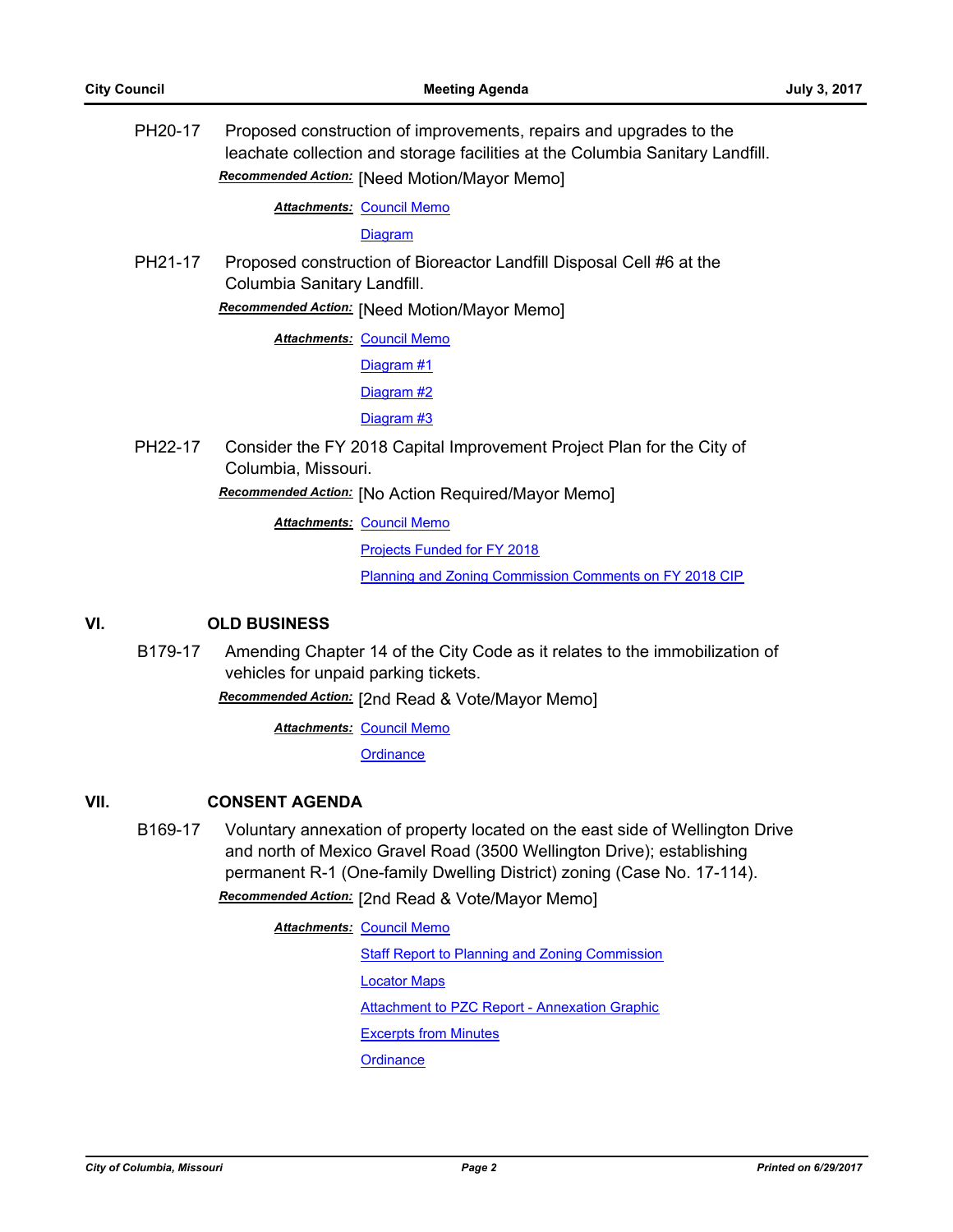B171-17 Approving the PD Plan for Dunkin' Donuts-Blue Ridge Town Centre, Plat 2 located on the west side of Range Line Street and south of Blue Ridge Road (Case No. 17-115).

*Recommended Action:* [2nd Read & Vote/Mayor Memo]

**Attachments: [Council Memo](http://gocolumbiamo.legistar.com/gateway.aspx?M=F&ID=eece016d-58b6-4658-957a-8dcd46cb7b23.docx)** 

[Staff Report to Planning and Zoning Commission](http://gocolumbiamo.legistar.com/gateway.aspx?M=F&ID=0a019cfc-3e9a-4738-acc7-9108f9c5c449.docx)

[Locator Maps](http://gocolumbiamo.legistar.com/gateway.aspx?M=F&ID=d899d9a8-db37-4ae1-ace9-7ce0d8ee1be9.pdf)

[PD Plan](http://gocolumbiamo.legistar.com/gateway.aspx?M=F&ID=a4d866c2-cdc3-4044-bcfe-fd8baede1941.pdf)

[Excerpts from Minutes](http://gocolumbiamo.legistar.com/gateway.aspx?M=F&ID=c62c4209-f050-448a-97a2-317da6559f48.pdf)

**[Ordinance](http://gocolumbiamo.legistar.com/gateway.aspx?M=F&ID=b5f09694-abb2-4f3d-bb89-61464818bdbf.doc)** 

[Exhibit A to Ordinance](http://gocolumbiamo.legistar.com/gateway.aspx?M=F&ID=a8327d5f-6d40-442b-b378-9c4be223561e.pdf)

B172-17 Approving the Final Plat of Blue Ridge Town Centre, Plat No. 2 located on the west side of Range Line Street and south of Blue Ridge Road; authorizing a performance contract (Case No. 17-116).

*Recommended Action:* [2nd Read & Vote/Mayor Memo]

**Attachments: [Council Memo](http://gocolumbiamo.legistar.com/gateway.aspx?M=F&ID=b4454be3-4ba8-4a06-a79a-b504812a9cf0.docx)** 

[Locator Maps](http://gocolumbiamo.legistar.com/gateway.aspx?M=F&ID=477840b8-5e79-4e27-895f-52a97a7da552.pdf)

[Final Plat](http://gocolumbiamo.legistar.com/gateway.aspx?M=F&ID=95675072-7d4c-450c-a3cb-95b8879720d6.pdf)

**[Ordinance](http://gocolumbiamo.legistar.com/gateway.aspx?M=F&ID=f66e50b9-6ff8-4b29-ac3f-1b3e550a0584.doc)** 

[Exhibit A to Ordinance](http://gocolumbiamo.legistar.com/gateway.aspx?M=F&ID=433b2e5d-fbe0-4f31-91ca-4fd083ac7b96.pdf)

B173-17 Approving the Minor Plat of Woodrail Meadows, Plat 3-A, a Replat of Lot 38, Woodrail Meadows Amended Plat 1 and Lots 39 & 40 of Woodrail Meadows, Plat 3, located on the south side of Willowcreek Lane and south of Nifong Boulevard (1004, 1100 and 1102 Willowcreek Lane) (Case No. 17-111).

*Recommended Action:* [2nd Read & Vote/Mayor Memo]

**Attachments: [Council Memo](http://gocolumbiamo.legistar.com/gateway.aspx?M=F&ID=41ee4492-9d3e-43cf-a928-57b675657460.docx)** [Staff Report to Planning and Zoning Commission](http://gocolumbiamo.legistar.com/gateway.aspx?M=F&ID=2f486fa8-57c0-4bb5-8583-c6d791d61a6b.docx)

[Locator Maps](http://gocolumbiamo.legistar.com/gateway.aspx?M=F&ID=bc7fabd0-7cce-42f3-bbac-f4a805086170.pdf)

[Final Plat](http://gocolumbiamo.legistar.com/gateway.aspx?M=F&ID=d81bbd99-8c45-42cd-af08-8ee4c310501b.pdf)

[Excerpts from Minutes](http://gocolumbiamo.legistar.com/gateway.aspx?M=F&ID=2d7a7723-28c9-4add-9a6c-2f4fbf01627b.pdf)

**[Ordinance](http://gocolumbiamo.legistar.com/gateway.aspx?M=F&ID=835d0337-05e2-45ea-9d82-45e1b75d6820.doc)**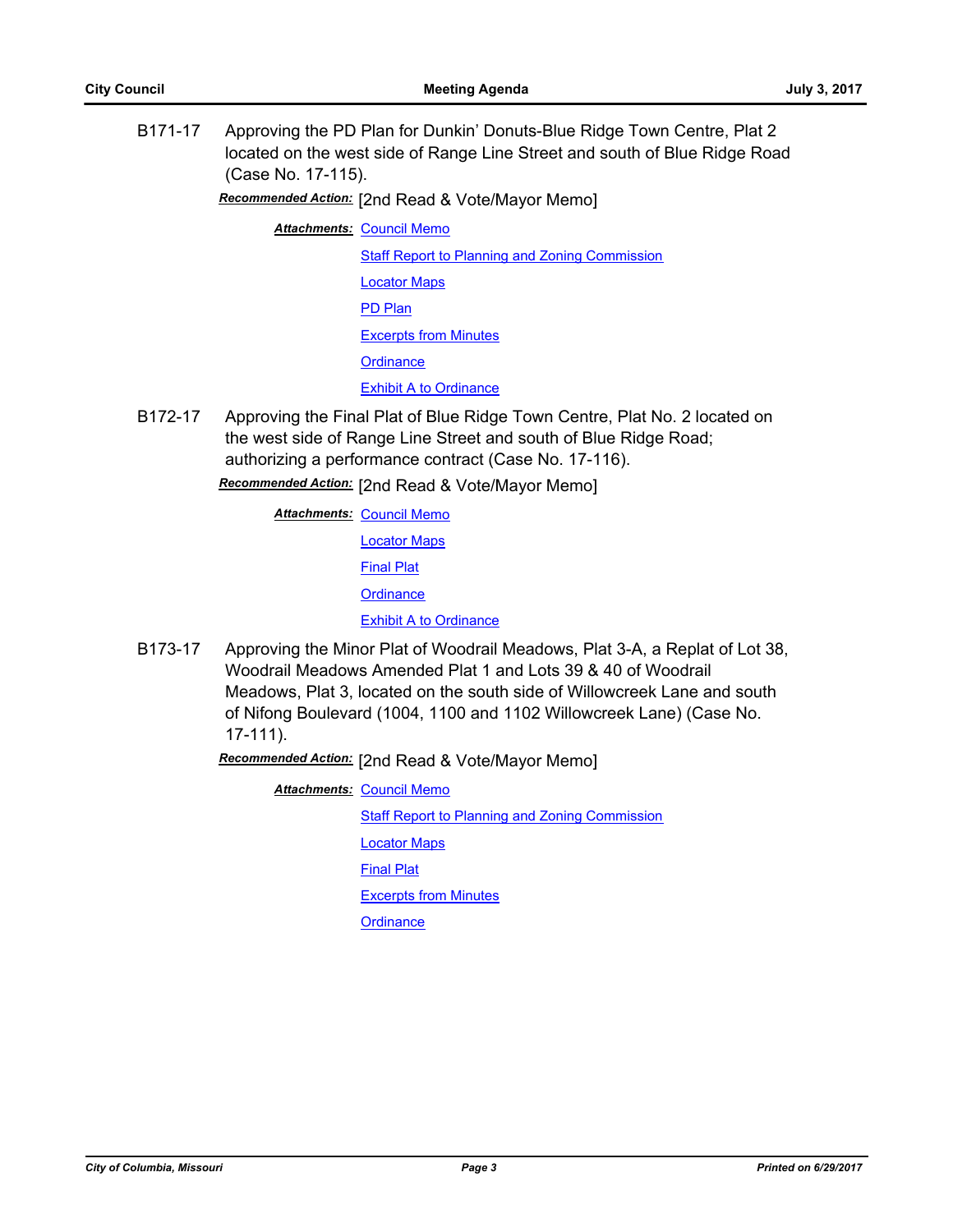B174-17 Approving the Final Plat of Creeks Edge, Plat 1-B, a Replat of Lots 101-105 of Creeks Edge, Plat No. 1 and Lot 201 of Creeks Edge Clubhouse, located on the northeast corner of Sawgrass Drive and Valhalla Court (Case No. 17-123).

*Recommended Action:* [2nd Read & Vote/Mayor Memo]

**Attachments: [Council Memo](http://gocolumbiamo.legistar.com/gateway.aspx?M=F&ID=4542f850-74c8-44fb-b9c9-b8914bc80cd0.docx)** 

[Locator Maps](http://gocolumbiamo.legistar.com/gateway.aspx?M=F&ID=566d266b-0eb7-480f-ae1a-3943248f258a.pdf)

[Final Plat](http://gocolumbiamo.legistar.com/gateway.aspx?M=F&ID=bb6d21aa-a5da-4337-bc8a-fd694d6b11e9.pdf)

[Previously Approved Preliminary Plat - Creeks Edge Plat 1B](http://gocolumbiamo.legistar.com/gateway.aspx?M=F&ID=58a576d0-bc53-4959-8eae-efcdce44484e.pdf)

**[Ordinance](http://gocolumbiamo.legistar.com/gateway.aspx?M=F&ID=f6d0b7a0-92d2-4041-ac26-7283785d735a.doc)** 

B175-17 Approving the Final Plat of Lynn Street Cottages, a Replat of Lots 1, 2 & 3 of Lynn St. Subdivision Plat 2, located on the north side of Lynn Street, between Garth Avenue and Oak Street; authorizing a performance contract (Case No. 17-133).

*Recommended Action:* [2nd Read & Vote/Mayor Memo]

**Attachments: [Council Memo](http://gocolumbiamo.legistar.com/gateway.aspx?M=F&ID=2d211a82-f49c-4058-b3eb-057aea0b710e.docx)** [Locator Maps](http://gocolumbiamo.legistar.com/gateway.aspx?M=F&ID=2b8568ec-10f7-407b-932e-5a2b1130577e.pdf) [Final Plat](http://gocolumbiamo.legistar.com/gateway.aspx?M=F&ID=b5f7cff7-be5d-4d00-bf9e-c10339ac5d6f.pdf) [Approved PUD Plan/Preliminary Plat](http://gocolumbiamo.legistar.com/gateway.aspx?M=F&ID=a8f7eb65-f7e1-4645-9889-9f27fd2b6051.pdf) **[Ordinance](http://gocolumbiamo.legistar.com/gateway.aspx?M=F&ID=ec9dc56e-1263-4933-8467-a06e44b96d23.doc)** [Exhibit A to Ordinance](http://gocolumbiamo.legistar.com/gateway.aspx?M=F&ID=7b160096-cb6f-48be-9389-a47ff3a59575.pdf)

B176-17 Approving The Villas at Old Hawthorne Plat 1F, a Replat of Lots 115A through 119C of The Villas at Old Hawthorne Plat 1, located on the east side of Marcassin Drive and west of Old Hawthorne Drive West (Case No. 17-136).

*Recommended Action:* [2nd Read & Vote/Mayor Memo]

**Attachments: [Council Memo](http://gocolumbiamo.legistar.com/gateway.aspx?M=F&ID=645631ff-e2f4-4144-97e1-3924b2ef5657.docx)** 

[Locator Maps](http://gocolumbiamo.legistar.com/gateway.aspx?M=F&ID=4e83be20-e0c0-4db9-843d-809a6f5a1c93.pdf)

[Final Plat](http://gocolumbiamo.legistar.com/gateway.aspx?M=F&ID=a51f5316-e101-4f80-a13b-20227ff1ada7.pdf)

**[Ordinance](http://gocolumbiamo.legistar.com/gateway.aspx?M=F&ID=7f66d3f0-4aec-466a-bc44-991edf7e7a79.doc)** 

B177-17 Vacating a portion of street right-of-way located approximately 50-feet east of the intersection of Park Avenue and Tenth Street; accepting a deed of dedication.

*Recommended Action:* [2nd Read & Vote/Mayor Memo]

**Attachments: [Council Memo](http://gocolumbiamo.legistar.com/gateway.aspx?M=F&ID=3bb17d4b-334e-47c8-97b2-d228cca6a436.docx)** 

[Locator Map](http://gocolumbiamo.legistar.com/gateway.aspx?M=F&ID=283fff47-24f6-4609-9cb2-87b1085b095c.docx)

[Vacation/Dedication Graphic](http://gocolumbiamo.legistar.com/gateway.aspx?M=F&ID=26c636b5-9dcf-4420-b329-75649bc7df5e.pdf)

**[Ordinance](http://gocolumbiamo.legistar.com/gateway.aspx?M=F&ID=c6005676-38df-447d-b07a-ba4383c928e1.doc)** 

[Exhibit A to Ordinance](http://gocolumbiamo.legistar.com/gateway.aspx?M=F&ID=5637c0f3-43e5-4266-ae0b-02253215118a.pdf)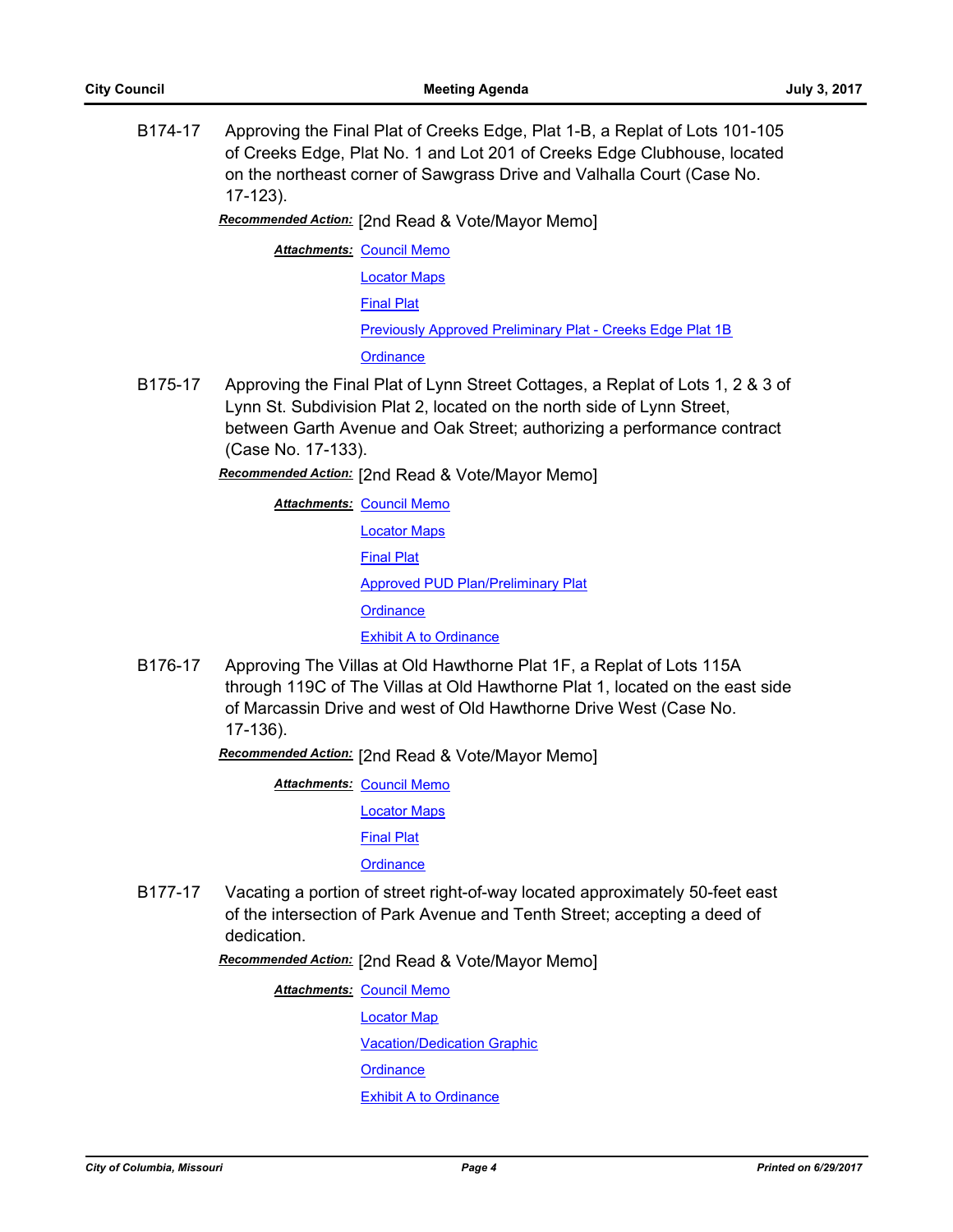B178-17 Authorizing the construction of improvements to the Columbia Police Department (CPD) facility located at 600 E. Walnut Street, more specifically to include security upgrades, ADA compliance improvements and renovation of building space and equipment replacement; calling for bids through the Purchasing Division.

*Recommended Action:* [2nd Read & Vote/Mayor Memo]

**Attachments: [Council Memo](http://gocolumbiamo.legistar.com/gateway.aspx?M=F&ID=dd12ee8c-76c5-4976-8dd3-8cc59eeb9e1c.docx)** 

**[Ordinance](http://gocolumbiamo.legistar.com/gateway.aspx?M=F&ID=5a42cc7b-aeae-4b19-b37a-89b5597c8f9e.doc)** 

B180-17 Authorizing a grant award agreement with The Missouri Foundation for Health for basic support funding to supplement operating costs of the Department of Public Health and Human Services; appropriating funds. *Recommended Action:* [2nd Read & Vote/Mayor Memo]

**Attachments: [Council Memo](http://gocolumbiamo.legistar.com/gateway.aspx?M=F&ID=3b9a47bd-0f22-4e1f-8ee7-35f699749513.docx)** 

**[Ordinance](http://gocolumbiamo.legistar.com/gateway.aspx?M=F&ID=f6fc45f8-1284-401b-acc8-f6c6e7a317ac.doc)** 

[Exhibit A to Ordinance](http://gocolumbiamo.legistar.com/gateway.aspx?M=F&ID=b3011bbe-e9a8-4ab8-91ee-b298dc47086a.pdf)

B181-17 Authorizing a lease agreement with the Housing Authority of the City of Columbia, Missouri for the use of space at the Paquin Tower for operation of the Adapted Community Recreation program.

*Recommended Action:* [2nd Read & Vote/Mayor Memo]

**Attachments: [Council Memo](http://gocolumbiamo.legistar.com/gateway.aspx?M=F&ID=f2b9b718-6487-4289-aef8-6d166d1732dc.docx)** 

**[Ordinance](http://gocolumbiamo.legistar.com/gateway.aspx?M=F&ID=3a6aa2c6-d09b-421a-8de1-9b697a6b721c.doc)** 

[Exhibit A to Ordinance](http://gocolumbiamo.legistar.com/gateway.aspx?M=F&ID=5a079537-868d-440b-b505-e5291f72480a.pdf)

B182-17 Accepting and appropriating donated funds to the Parks and Recreation Department.

*Recommended Action:* [2nd Read & Vote/Mayor Memo]

**Attachments: [Council Memo](http://gocolumbiamo.legistar.com/gateway.aspx?M=F&ID=13277af3-9777-4284-a1d5-b063c553ef50.docx)** 

**[Ordinance](http://gocolumbiamo.legistar.com/gateway.aspx?M=F&ID=78bf0ff9-e626-429d-9796-a5ca45ecc433.doc)** 

B183-17 Appropriating revenue from the sale of Fire Department vehicles for the purchase of fire apparatus equipment.

*Recommended Action:* [2nd Read & Vote/Mayor Memo]

**Attachments: [Council Memo](http://gocolumbiamo.legistar.com/gateway.aspx?M=F&ID=890b6c97-2670-443b-a982-f88053119b61.docx)** 

#### **[Ordinance](http://gocolumbiamo.legistar.com/gateway.aspx?M=F&ID=6b238be2-ffe9-41ac-adb8-5ef196fdf2d5.doc)**

B184-17 Appropriating Federal Aviation Administration (FAA) grant funds and transportation sales tax funds for the completion of an Airport Geographic Information System (AGIS) survey relating to the repair and extension of Runway 2-20 at the Columbia Regional Airport.

*Recommended Action:* [2nd Read & Vote/Mayor Memo]

**Attachments: [Council Memo](http://gocolumbiamo.legistar.com/gateway.aspx?M=F&ID=fbba1192-ed91-4d2c-8eb0-f8144bd04b09.docx)** 

**[Ordinance](http://gocolumbiamo.legistar.com/gateway.aspx?M=F&ID=405cae41-8da4-4494-9479-a110aaaba7e3.doc)**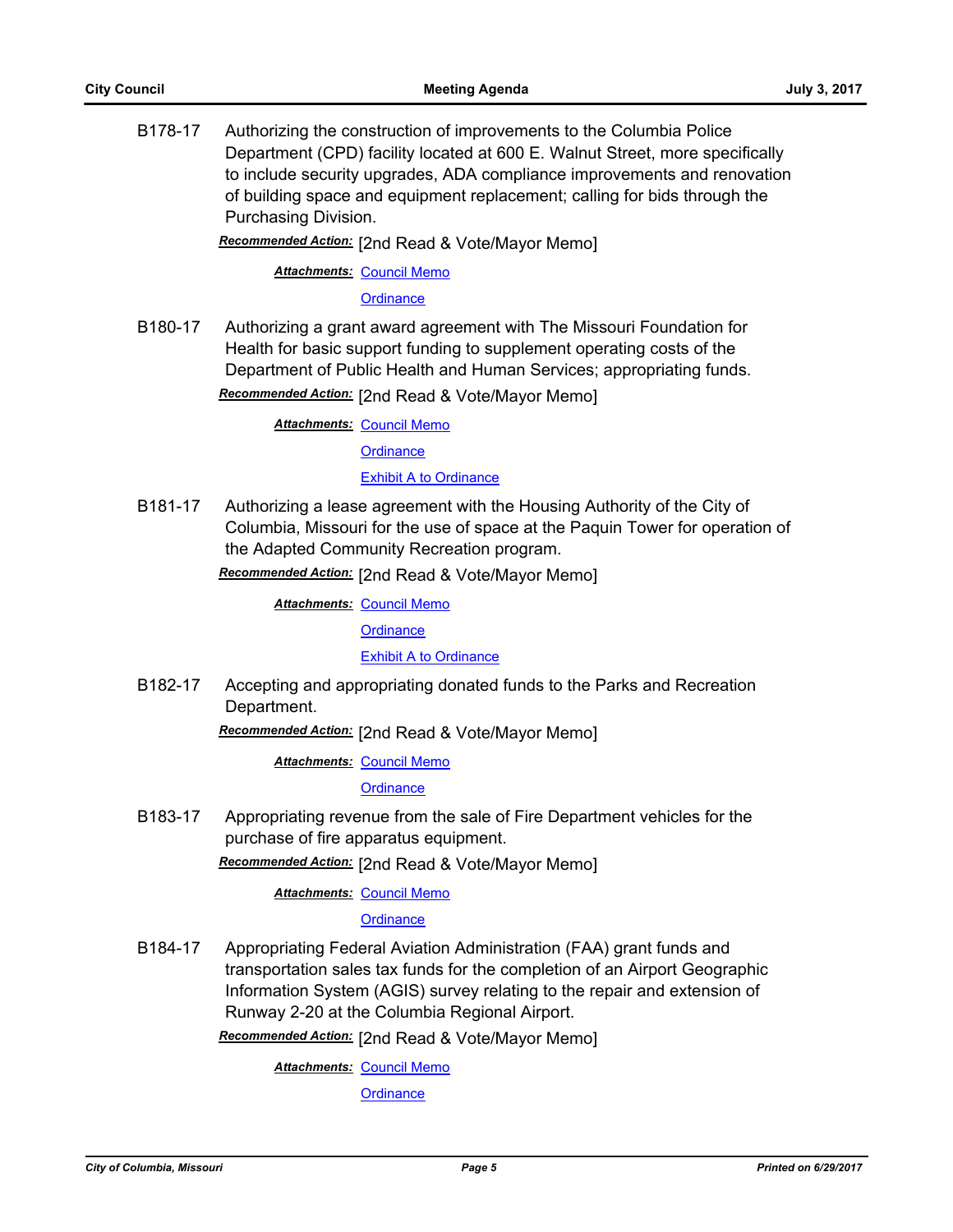B185-17 Authorizing Amendment No. 1 to the 2017 Master Services Agreement with N. Harris Computer Corporation, on behalf of its division Advanced Utility Systems, for the implementation of the conservation module as part of the utility billing software.

*Recommended Action:* [2nd Read & Vote/Mayor Memo]

**Attachments: [Council Memo](http://gocolumbiamo.legistar.com/gateway.aspx?M=F&ID=d1a49356-ffae-4000-a8a4-2d086ca1399e.docx)** 

**[Ordinance](http://gocolumbiamo.legistar.com/gateway.aspx?M=F&ID=010fceca-07b9-4807-9303-0f0d8515478a.doc)** 

[Attachment A to Ordinance](http://gocolumbiamo.legistar.com/gateway.aspx?M=F&ID=8669077f-30aa-4593-a35e-86eeabb3e415.pdf)

B186-17 Authorizing a Demonstration of Energy & Efficiency Developments (DEED) scholarship agreement with the American Public Power Association for assistance in the planning and development of the 2018 Advancing Renewable Energy in the Midwest conference.

*Recommended Action:* [2nd Read & Vote/Mayor Memo]

**Attachments: [Council Memo](http://gocolumbiamo.legistar.com/gateway.aspx?M=F&ID=109dae6e-1644-4f40-b310-ff78f353e275.docx)** 

**[Ordinance](http://gocolumbiamo.legistar.com/gateway.aspx?M=F&ID=d77c124f-2f4a-4490-869d-33ccd878decb.doc)** 

[Exhibit A to Ordinance](http://gocolumbiamo.legistar.com/gateway.aspx?M=F&ID=de68d63f-2ab2-4163-a305-15913739c407.pdf)

R84-17 Setting a public hearing: proposed installation of LED sports field lighting on Football Field #4 and Soccer Field #3 at the Columbia Cosmopolitan Recreation Area.

*Recommended Action:* [Read & Vote/Mayor Memo]

**Attachments: [Council Memo](http://gocolumbiamo.legistar.com/gateway.aspx?M=F&ID=72d4a47f-91eb-4f52-9d93-9e0f77a643a1.docx)** 

[Plan](http://gocolumbiamo.legistar.com/gateway.aspx?M=F&ID=4cd3d0a3-55ae-4a13-91d7-246317fcee8c.pdf)

#### **[Resolution](http://gocolumbiamo.legistar.com/gateway.aspx?M=F&ID=5e4fc851-fa37-4d81-8831-d253be1b1610.doc)**

R85-17 Setting a public hearing: proposed construction of sidewalks along portions of Lynn Street, Oak Street and Sexton Road.

*Recommended Action:* [Read & Vote/Mayor Memo]

**Attachments: [Council Memo](http://gocolumbiamo.legistar.com/gateway.aspx?M=F&ID=5cab163f-f7cd-4802-b0ae-46a2782052d0.docx)** 

[Location Map](http://gocolumbiamo.legistar.com/gateway.aspx?M=F&ID=720775af-c538-4dcf-b037-e5c3b23258be.pdf)

[Plan Sheet](http://gocolumbiamo.legistar.com/gateway.aspx?M=F&ID=acc2f99b-e3ba-4a7e-83bd-d3330af11b8b.pdf)

[Contact Log](http://gocolumbiamo.legistar.com/gateway.aspx?M=F&ID=c1264f0f-78c4-42bf-9bb1-1eaec7b37770.pdf)

**[Resolution](http://gocolumbiamo.legistar.com/gateway.aspx?M=F&ID=f8d90c85-008d-4b22-8891-231e1903f0e3.doc)** 

R86-17 Setting a public hearing: consider the FY 2017 Community Development Block Grant (CDBG) and HOME Annual Action Plan; establishing a comment period.

*Recommended Action:* [Read & Vote/Mayor Memo]

**Attachments: [Council Memo](http://gocolumbiamo.legistar.com/gateway.aspx?M=F&ID=66002fa2-187a-4cf2-a9b7-1b839b4cec15.docx)** 

**[Resolution](http://gocolumbiamo.legistar.com/gateway.aspx?M=F&ID=eeb94e1f-b009-46be-97e2-5272e7d346dc.doc)**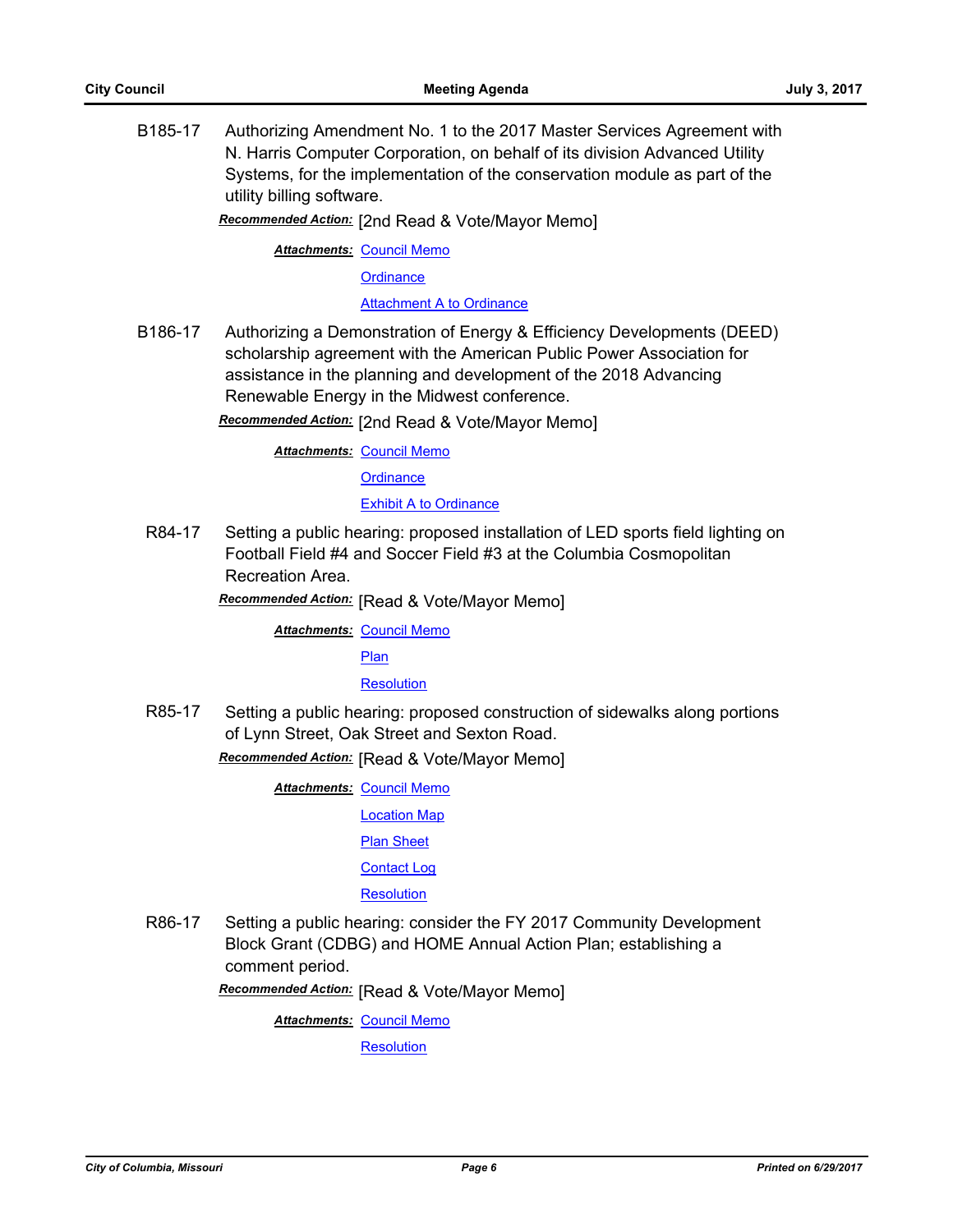R87-17 Granting a temporary waiver from the requirements of Section 16-185 of the City Code to allow possession and consumption of alcoholic beverages associated with the Rock On! event at the Missouri Theatre.

*Recommended Action:* [Read & Vote/Mayor Memo]

**Attachments: [Council Memo](http://gocolumbiamo.legistar.com/gateway.aspx?M=F&ID=dedc3950-440e-49e5-876d-23c44a9ce523.docx)** 

**[Resolution](http://gocolumbiamo.legistar.com/gateway.aspx?M=F&ID=014108c4-2f72-4572-96ba-b253e909c629.doc)** 

R88-17 Transferring funds in the transit division to cover overages for personnel-related expenses.

*Recommended Action:* [Read & Vote/Mayor Memo]

**Attachments: [Council Memo](http://gocolumbiamo.legistar.com/gateway.aspx?M=F&ID=96c3a58d-6d6c-4aff-b2e8-a4e1cff9c3ef.docx)** 

**[Resolution](http://gocolumbiamo.legistar.com/gateway.aspx?M=F&ID=6d709451-ee37-4591-af8a-e9313dc04424.doc)** 

R89-17 Authorizing Amendment No. 2 to the agreement with Allstate Consultants, LLC for engineering services relating to the design and construction of the Upper Hinkson Creek Outfall Sewer Extension Phase I Project.

*Recommended Action:* [Read & Vote/Mayor Memo]

**Attachments: [Council Memo](http://gocolumbiamo.legistar.com/gateway.aspx?M=F&ID=2bef41a4-b3ae-472f-b4fd-d2e6d02fa82c.docx)** 

[Diagram](http://gocolumbiamo.legistar.com/gateway.aspx?M=F&ID=1f84a5aa-46d4-4074-9340-1f26bd1dd1c1.pdf)

**[Resolution](http://gocolumbiamo.legistar.com/gateway.aspx?M=F&ID=97178ce6-dfaa-4541-b7a9-85b3fff1cbdd.doc)** 

[Exhibit A to Resolution](http://gocolumbiamo.legistar.com/gateway.aspx?M=F&ID=3dd6f261-9e5d-476d-a7a3-5909c61962f2.pdf)

R90-17 Authorizing agreements with Caterpillar Financial Services Corporation for the lease of an articulated dump truck for use at the City of Columbia sanitary landfill; authorizing a service agreement with Fabick and Company for maintenance of the leased articulated dump truck.

*Recommended Action:* [Read & Vote/Mayor Memo]

**Attachments: [Council Memo](http://gocolumbiamo.legistar.com/gateway.aspx?M=F&ID=e6f70a86-254e-405b-a8a9-7d583a8b25a8.docx) [Resolution](http://gocolumbiamo.legistar.com/gateway.aspx?M=F&ID=1fb23d37-38ab-45bf-bd2e-2bc2f5ff3c31.doc)** [Exhibit A to Resolution](http://gocolumbiamo.legistar.com/gateway.aspx?M=F&ID=1d797ec5-4d3a-4da8-8ff0-33d10e924053.pdf) [Exhibit B to Resolution](http://gocolumbiamo.legistar.com/gateway.aspx?M=F&ID=a4dd442e-beb4-4f24-a47d-a842f0a35ee0.pdf)

**VIII. NEW BUSINESS**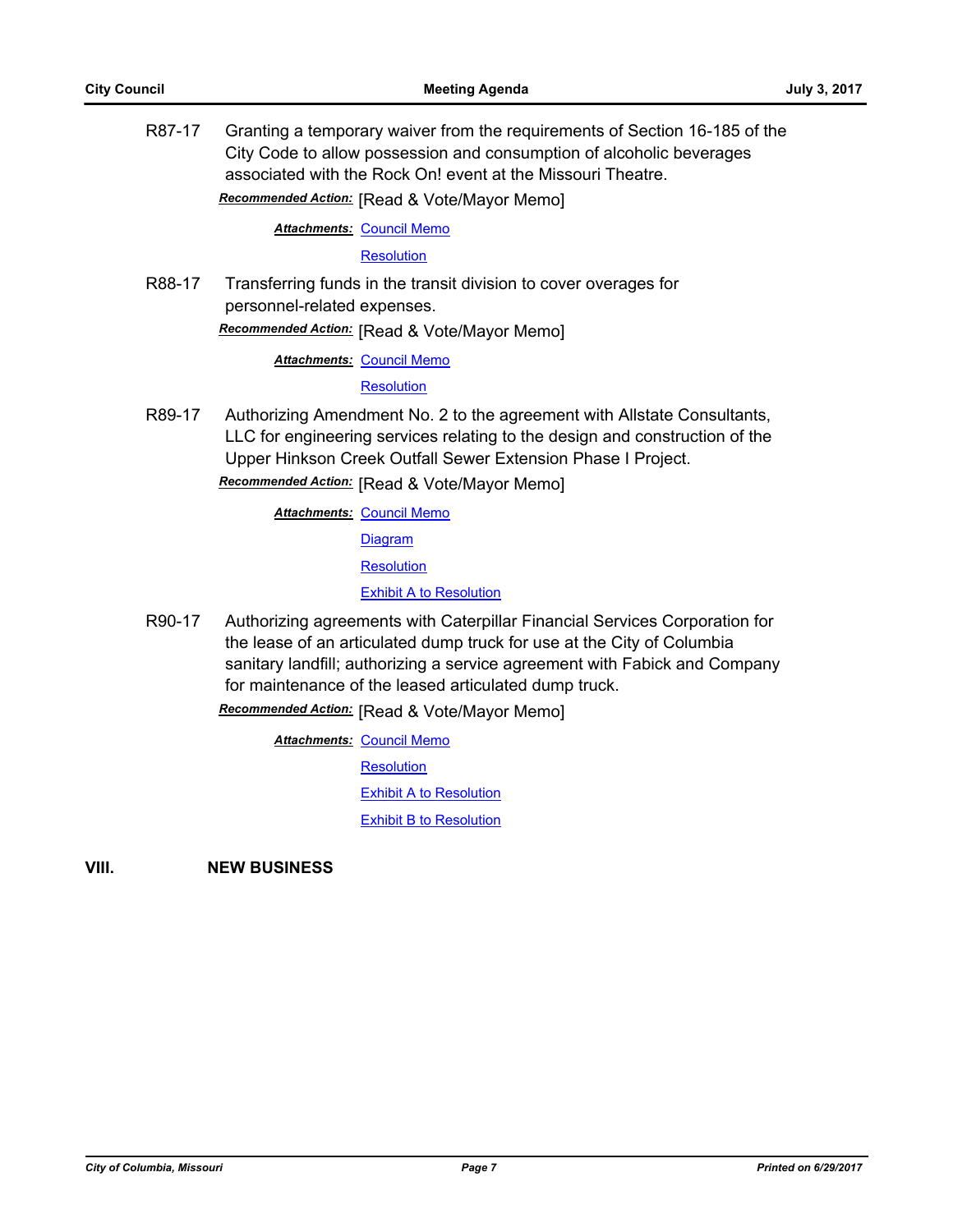## **IX. INTRODUCTION AND FIRST READING**

B187-17**\*\*** Approving the Centerstate Apartments C-P Plan & Preliminary Plat located southwest of the intersection of Pioneer Drive, Vandiver Drive and Woodard Drive (Case No. 17-74).

*Recommended Action:* [Intro & 1st Read/Mayor Memo]

**Attachments: [Council Memo](http://gocolumbiamo.legistar.com/gateway.aspx?M=F&ID=bedb9221-3d65-449e-8653-89b57e4a6ff2.docx)** [Staff Report to Planning and Zoning Commission](http://gocolumbiamo.legistar.com/gateway.aspx?M=F&ID=5b77a0f8-bfb2-4e4b-b6ca-bfa9e0f45332.docx) [C-P Plan & Preliminary Plat](http://gocolumbiamo.legistar.com/gateway.aspx?M=F&ID=a1164b11-0bb0-480d-879a-48d9cf4ad0a4.pdf) [Locator Maps](http://gocolumbiamo.legistar.com/gateway.aspx?M=F&ID=735f406c-5282-45a5-8bb0-15ab40caa061.pdf) [Attachment to PZC Report - 2004 Rezoning Ordinance](http://gocolumbiamo.legistar.com/gateway.aspx?M=F&ID=f7d89f49-0590-4620-822a-1dd869cefbbb.pdf) [Excerpts from Minutes](http://gocolumbiamo.legistar.com/gateway.aspx?M=F&ID=9514bd98-a48b-4f9a-9dac-dadaca1ef432.docx) **[Ordinance](http://gocolumbiamo.legistar.com/gateway.aspx?M=F&ID=fa1f6835-2a2f-4801-a213-7ba5c6456b85.doc) [Exhibit A to Ordinance](http://gocolumbiamo.legistar.com/gateway.aspx?M=F&ID=e59d4994-2383-4a85-8ac6-31f5b992c63b.pdf)** 

B188-17**\*** Authorizing a cost allocation agreement with Boone County, Missouri for a public infrastructure study of Grace Lane located between Richland Road and St. Charles Road.

*Recommended Action:* [Intro & 1st Read/Mayor Memo]

**Attachments: [Council Memo](http://gocolumbiamo.legistar.com/gateway.aspx?M=F&ID=650d1061-2be7-459f-a6b9-498170db4100.docx)** [Alignment Study Diagram](http://gocolumbiamo.legistar.com/gateway.aspx?M=F&ID=953db00b-6d5c-49ea-bf29-d6192d2c5e13.pdf) **[Ordinance](http://gocolumbiamo.legistar.com/gateway.aspx?M=F&ID=8216e0ad-6651-4f7e-9926-82f7a2b9cc1f.doc) [Exhibit A to Ordinance](http://gocolumbiamo.legistar.com/gateway.aspx?M=F&ID=de8a94ad-0916-44da-a47b-dc0ea33973dc.pdf)** 

B189-17**\*** Appropriating funds to conduct a building assessment of City facilities. *Recommended Action:* [Intro & 1st Read/Mayor Memo]

**Attachments: [Council Memo](http://gocolumbiamo.legistar.com/gateway.aspx?M=F&ID=a2ace27c-447c-4532-b449-c8fafd5c840b.docx)** 

**[Ordinance](http://gocolumbiamo.legistar.com/gateway.aspx?M=F&ID=58e06b8e-3e33-4f1d-88c9-9c40abcba28e.doc)** 

B190-17 Amending Chapter 22 of the City Code to establish a cost reimbursement program for the installation of pressure sewers and backflow prevention devices or the removal of plumbing fixtures.

*Recommended Action:* [Intro & 1st Read/Mayor Memo]

**Attachments: [Council Memo](http://gocolumbiamo.legistar.com/gateway.aspx?M=F&ID=067dba9c-8c5d-409d-bf58-036c660cffe1.docx)** 

[Backup Program](http://gocolumbiamo.legistar.com/gateway.aspx?M=F&ID=62b087f2-3593-46ab-a12e-9806caa6448c.docx) [Backup Program Application](http://gocolumbiamo.legistar.com/gateway.aspx?M=F&ID=f59af23b-da31-4063-9662-f39346dae0f2.docx) **[Ordinance](http://gocolumbiamo.legistar.com/gateway.aspx?M=F&ID=6156b1ef-99be-4e9d-8bf3-9e2bfbc8addb.doc)**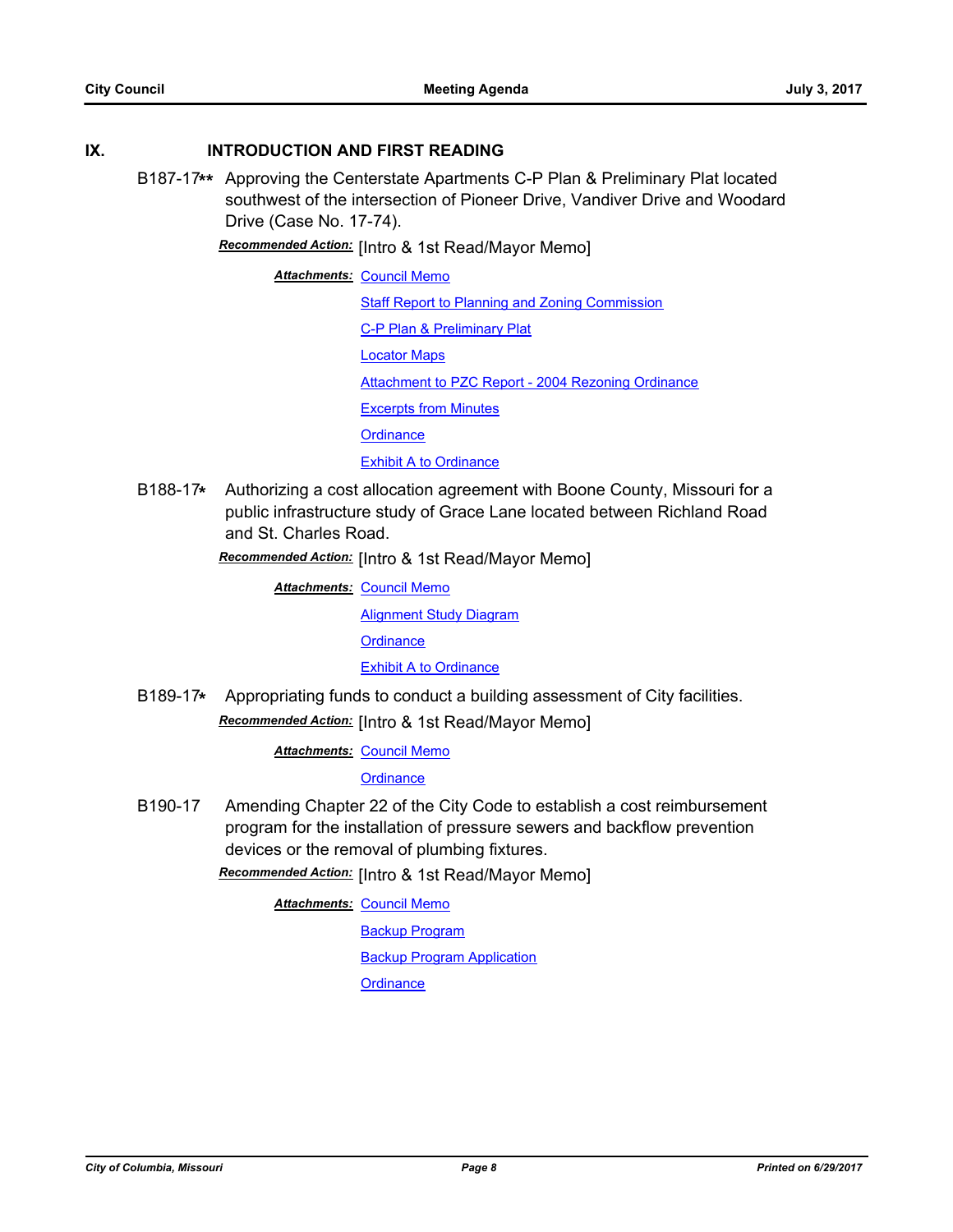B191-17**\*** Accepting conveyances for drainage and sewer purposes; accepting Stormwater Management/BMP Facilities Covenants. *Recommended Action:* [Intro & 1st Read/Mayor Memo]

**Attachments: [Council Memo](http://gocolumbiamo.legistar.com/gateway.aspx?M=F&ID=1c594a32-d972-4432-b83e-cb153f76f76f.docx)** 

#### **[Ordinance](http://gocolumbiamo.legistar.com/gateway.aspx?M=F&ID=6200e231-1181-4100-ac13-6f24069bdbd4.doc)**

B192-17 Authorizing installation of LED sports field lighting on Football Field #4 and Soccer Field #3 at the Columbia Cosmopolitan Recreation Area; determining that the work shall be done by City employees; authorizing a grant agreement with the United States Soccer Federation Foundation, Inc. for "Safe Places to Play Field Enhancement" funds; appropriating funds.

*Recommended Action:* [Intro & 1st Read/Mayor Memo]

**Attachments: [Council Memo](http://gocolumbiamo.legistar.com/gateway.aspx?M=F&ID=df5bf648-2363-4338-b659-2fda09b680d0.docx)** [Plan](http://gocolumbiamo.legistar.com/gateway.aspx?M=F&ID=63bee1db-0678-4494-b268-00e2cb38f14c.pdf) **[Ordinance](http://gocolumbiamo.legistar.com/gateway.aspx?M=F&ID=fc128492-3a76-4afc-a915-269b5a482bb0.doc)** [Exhibit A to Ordinance](http://gocolumbiamo.legistar.com/gateway.aspx?M=F&ID=b83d01a2-6248-473a-b3a7-a96ab79a9df6.doc)

B193-17 Authorizing a contract for sale of real estate with Fred Overton Development, Inc. for the acquisition of property in Creek Ridge Subdivision located on the east side of Old Plank Road and west of Heath Court to be used for land preservation and park purposes; authorizing the use of Park Sales Tax funds; authorizing the execution of documents by City officials.

*Recommended Action:* [Intro & 1st Read/Mayor Memo]

**Attachments: [Council Memo](http://gocolumbiamo.legistar.com/gateway.aspx?M=F&ID=64e8fbf5-5fb5-4c2f-a5a1-725d6c91debd.docx)** 

[Property Display](http://gocolumbiamo.legistar.com/gateway.aspx?M=F&ID=4f97eb2d-4c35-48ba-b2a1-566a749d3961.pdf) [Moore & Shryock Appraisal Summary](http://gocolumbiamo.legistar.com/gateway.aspx?M=F&ID=4bab0b0c-7195-4404-9cb0-ef28d2a0b006.pdf) [GLT Land Acquisition Scoring Evaluation Form](http://gocolumbiamo.legistar.com/gateway.aspx?M=F&ID=88bd6692-963c-49a4-906d-398cdbe9f3fc.pdf) [Map from 2013 Neighborhood Parks Plan](http://gocolumbiamo.legistar.com/gateway.aspx?M=F&ID=e22ef47c-1417-4ef8-b348-28fc7634f617.jpg) **[Ordinance](http://gocolumbiamo.legistar.com/gateway.aspx?M=F&ID=d253dec3-1b1a-4932-8a13-404df7c2dd13.doc)** [Exhibit A to the Ordinance](http://gocolumbiamo.legistar.com/gateway.aspx?M=F&ID=31299382-5e2d-4383-9bb1-ba219360493b.pdf)

B194-17**\*** Amending Chapter 2 of the City Code as it relates to membership requirements for the Youth Advisory Council.

*Recommended Action:* [Intro & 1st Read/Mayor Memo]

**Attachments: [Council Memo](http://gocolumbiamo.legistar.com/gateway.aspx?M=F&ID=d64eb160-9c44-4e92-88ee-52bb2c880272.docx)** 

**[Ordinance](http://gocolumbiamo.legistar.com/gateway.aspx?M=F&ID=3b334f1e-6b22-4ac9-ba7e-31dcbe781c66.doc)**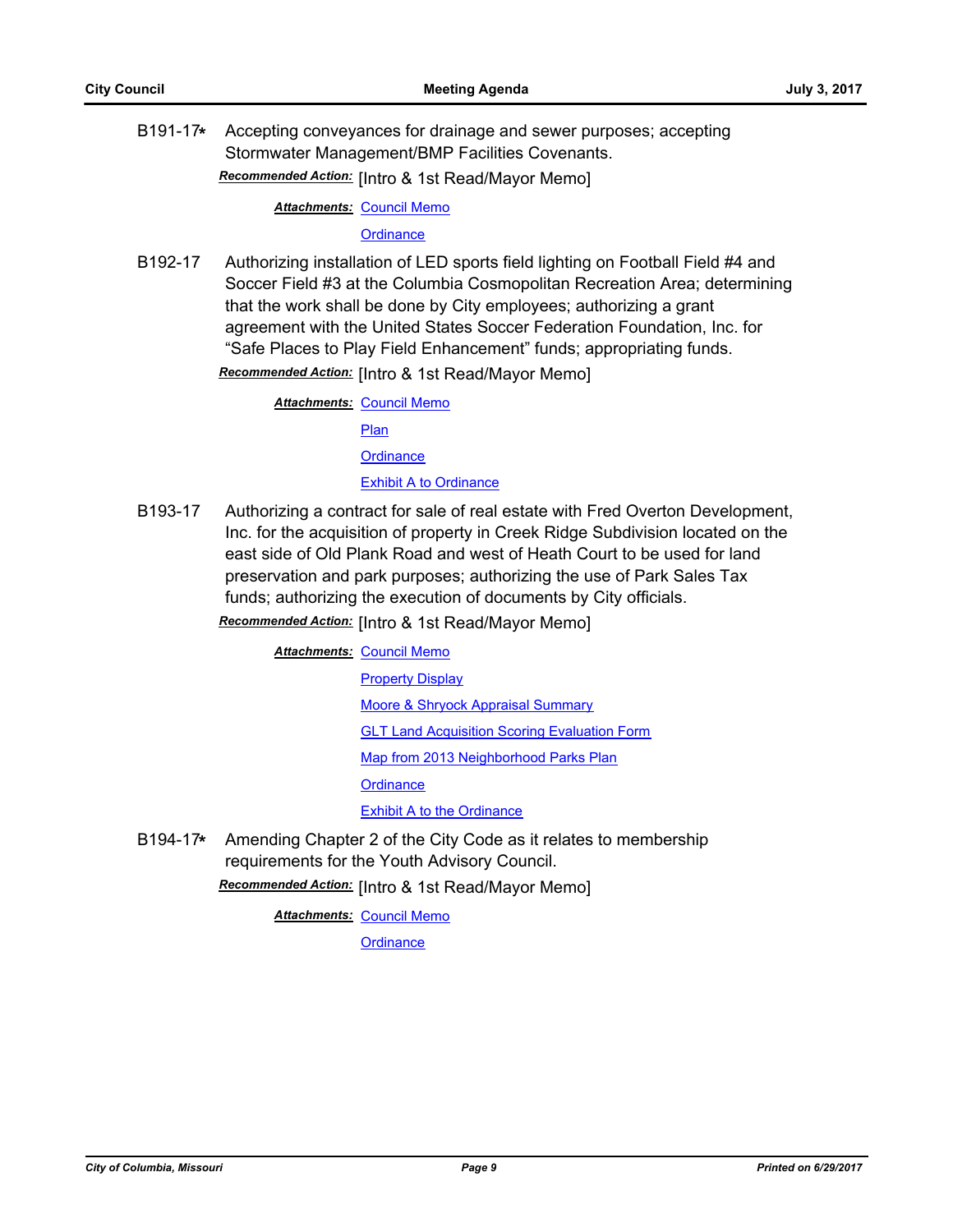B195-17**\*** Amending Chapter 18 of the City Code to extend the sunset provisions for the Deferred Retirement Option Program (DROP) relating to police and firefighter retirement benefits.

*Recommended Action:* [Intro & 1st Read/Mayor Memo]

**Attachments: [Council Memo](http://gocolumbiamo.legistar.com/gateway.aspx?M=F&ID=e69a4c23-bb36-4bcd-bfd1-53b7633011b8.docx)** [DROP Document](http://gocolumbiamo.legistar.com/gateway.aspx?M=F&ID=fb9feadb-4f3e-41c9-91a4-627449a0d647.pdf) [Survey Reponses - Graph](http://gocolumbiamo.legistar.com/gateway.aspx?M=F&ID=f47c56ec-4e1c-42b7-bffa-c7a33cd7c72a.pdf)

**[Ordinance](http://gocolumbiamo.legistar.com/gateway.aspx?M=F&ID=8586500b-562f-4ac8-a873-b8cca8d9feb3.doc)** 

B196-17**\*** Amending Chapter 27 of the City Code as it relates to the City Utilities - Water and Light Department.

*Recommended Action:* [Intro & 1st Read/Mayor Memo]

**Attachments: [Council Memo](http://gocolumbiamo.legistar.com/gateway.aspx?M=F&ID=8648717b-43e3-4c20-b409-07631d6d0842.docx)** 

**[Ordinance](http://gocolumbiamo.legistar.com/gateway.aspx?M=F&ID=663f0a70-41d7-45c1-a8d6-bf9d946f0fa8.doc)** 

B197-17**\*** Authorizing a preliminary funding agreement with Broadway Lodging Two, LLC relating to tax increment financing of The Broadway Phase II construction project; appropriating funds.

*Recommended Action:* [Intro & 1st Read/Mayor Memo]

**Attachments: [Council Memo](http://gocolumbiamo.legistar.com/gateway.aspx?M=F&ID=6f929646-b679-47fd-8a6d-8a76987bf08a.docx)** 

**[Ordinance](http://gocolumbiamo.legistar.com/gateway.aspx?M=F&ID=ffd3736e-b711-4c1d-ac24-d3a09787d605.doc)** 

[Exhibit A to Ordinance](http://gocolumbiamo.legistar.com/gateway.aspx?M=F&ID=87aee489-44b7-4958-834f-4b287ca344be.docx)

B198-17 Authorizing a professional services agreement with Heart of Missouri United Way for facilitation of a community engagement process for a community policing forum; appropriating funds.

*Recommended Action:* [Intro & 1st Read/Mayor Memo]

**Attachments: [Council Memo](http://gocolumbiamo.legistar.com/gateway.aspx?M=F&ID=1bcb56b8-c28e-4dc7-8aa0-acb3afbbdb4d.docx)** 

**[Ordinance](http://gocolumbiamo.legistar.com/gateway.aspx?M=F&ID=5f578436-b1c8-4bbb-856b-80894202aadf.doc)** 

[Attachment A to Ordinance](http://gocolumbiamo.legistar.com/gateway.aspx?M=F&ID=763c1bd8-6cdd-4d99-a35e-0e627eaad1b4.pdf)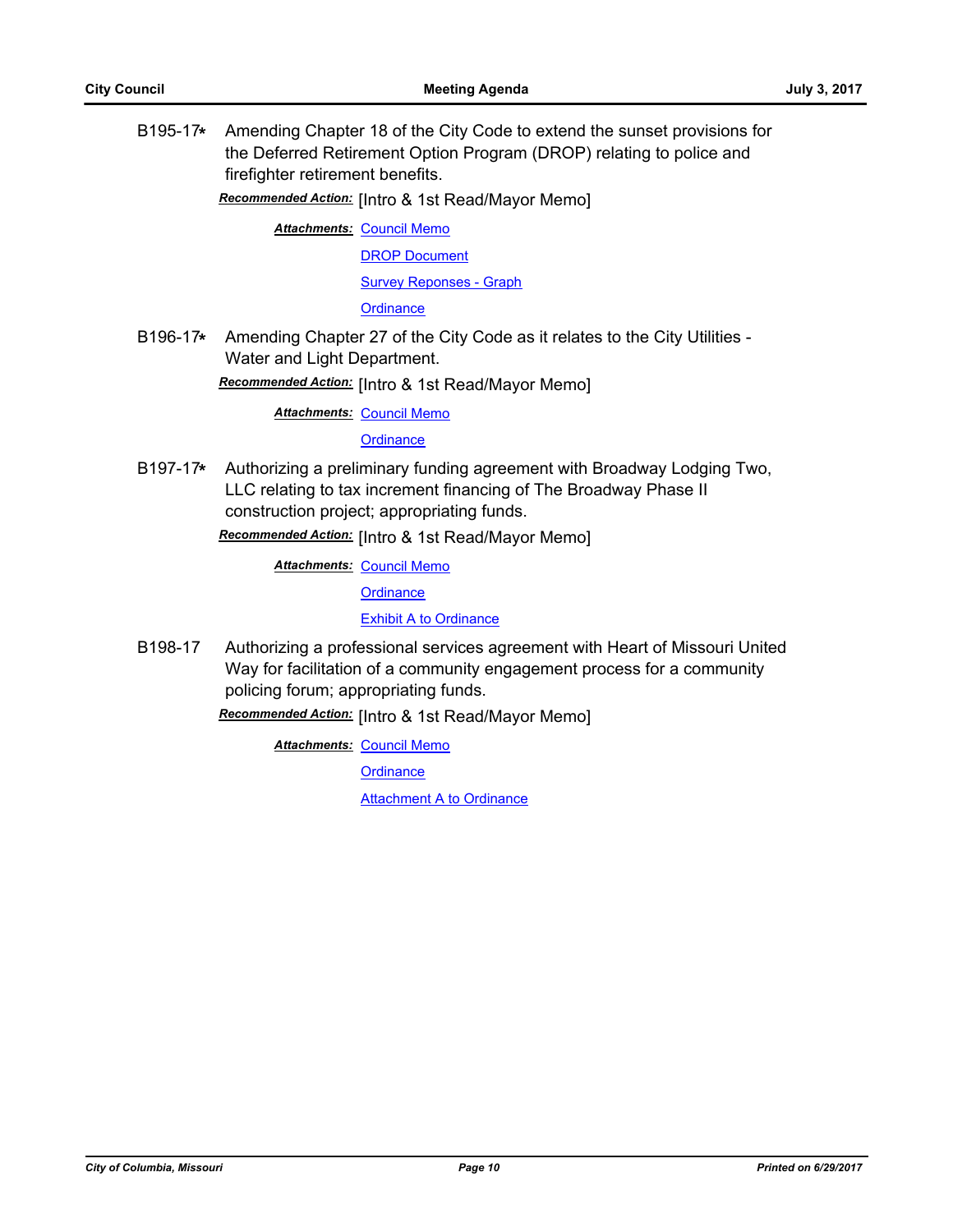**\*Non-zoning related introductory item that may be included on a future agenda as a consent item. Any such item can be removed from the consent agenda and placed under old business or new business at the request of a council member or any other interested person. The request must be made at the beginning of the council meeting at which the council bill or resolution is scheduled to be acted upon.** 

**\*\*Zoning related introductory item that may be included on a future agenda as a consent item. Any such item can be removed from the consent agenda and placed under old business at the request of a council member or any other interested person. The request must be made to the city clerk before noon on the Wednesday before the council meeting at which the council bill is scheduled to be considered for passage.**

**Non-asterisk items are expected to be included in a future agenda as a public hearing or an old business item.**

### **X. REPORTS**

REP54-17 Integrated Water Resource Plan Final Report.

*Recommended Action:* [Memo]

**Attachments: [Council Memo](http://gocolumbiamo.legistar.com/gateway.aspx?M=F&ID=7780c0b0-74e3-4d4c-a48f-5c273cb2cb4e.docx)** 

[Intergrated Water Resource Plan](http://gocolumbiamo.legistar.com/gateway.aspx?M=F&ID=be06260b-a1e6-41a6-bd58-eeca646cc051.pdf)

REP55-17 FY 2018 Annual Budget - Downtown Community Improvement District. *Recommended Action:* [Memo]

**Attachments: [Letter from CID](http://gocolumbiamo.legistar.com/gateway.aspx?M=F&ID=b7f55136-b620-44a6-9d23-52dc35f5e098.pdf)** 

[2018 Budget - APPROVED Budget](http://gocolumbiamo.legistar.com/gateway.aspx?M=F&ID=8a79078e-53e0-4567-8c78-822b4b452a5d.pdf)

[2018 Budget - APPROVED Spending Percentages](http://gocolumbiamo.legistar.com/gateway.aspx?M=F&ID=ffdaeeaf-d92c-4e1a-9cff-6cf3f3851698.pdf)

[Economic Development 2018 Priorities](http://gocolumbiamo.legistar.com/gateway.aspx?M=F&ID=1dc48e95-9380-4da3-8d81-4b24d7255e57.pdf)

[Marketing 2018 Priorities](http://gocolumbiamo.legistar.com/gateway.aspx?M=F&ID=e9c643dd-b93d-411e-8348-eff28651db74.pdf)

[Operations 2018 Priorities](http://gocolumbiamo.legistar.com/gateway.aspx?M=F&ID=45234dac-46bd-46bb-bf7b-1b727fde9029.pdf)

[Five-Year Strategic Plan](http://gocolumbiamo.legistar.com/gateway.aspx?M=F&ID=0cdbf1ab-cc10-44df-a3ae-12d53874a8d4.pdf)

[CID Resolution Approving Budget](http://gocolumbiamo.legistar.com/gateway.aspx?M=F&ID=f6cdc16b-6518-45f1-bf49-0771475506a2.pdf)

REP56-17 Intra-departmental transfer of funds request.

*Recommended Action:* [Memo]

**Attachments: [Council Memo](http://gocolumbiamo.legistar.com/gateway.aspx?M=F&ID=323647bf-ace6-4550-8aca-b31b07979ac8.docx)** 

[FY 2017 Transfers - Capital](http://gocolumbiamo.legistar.com/gateway.aspx?M=F&ID=2c2fe820-0176-4d56-8d9e-362cb9558f47.pdf)

[FY 2017 Transfers - Non-Capital](http://gocolumbiamo.legistar.com/gateway.aspx?M=F&ID=c4e7bdaa-10ce-47c2-95c5-ecd3a46b6f99.pdf)

## **XI. GENERAL COMMENTS BY PUBLIC, COUNCIL AND STAFF**

**XII. ADJOURNMENT**